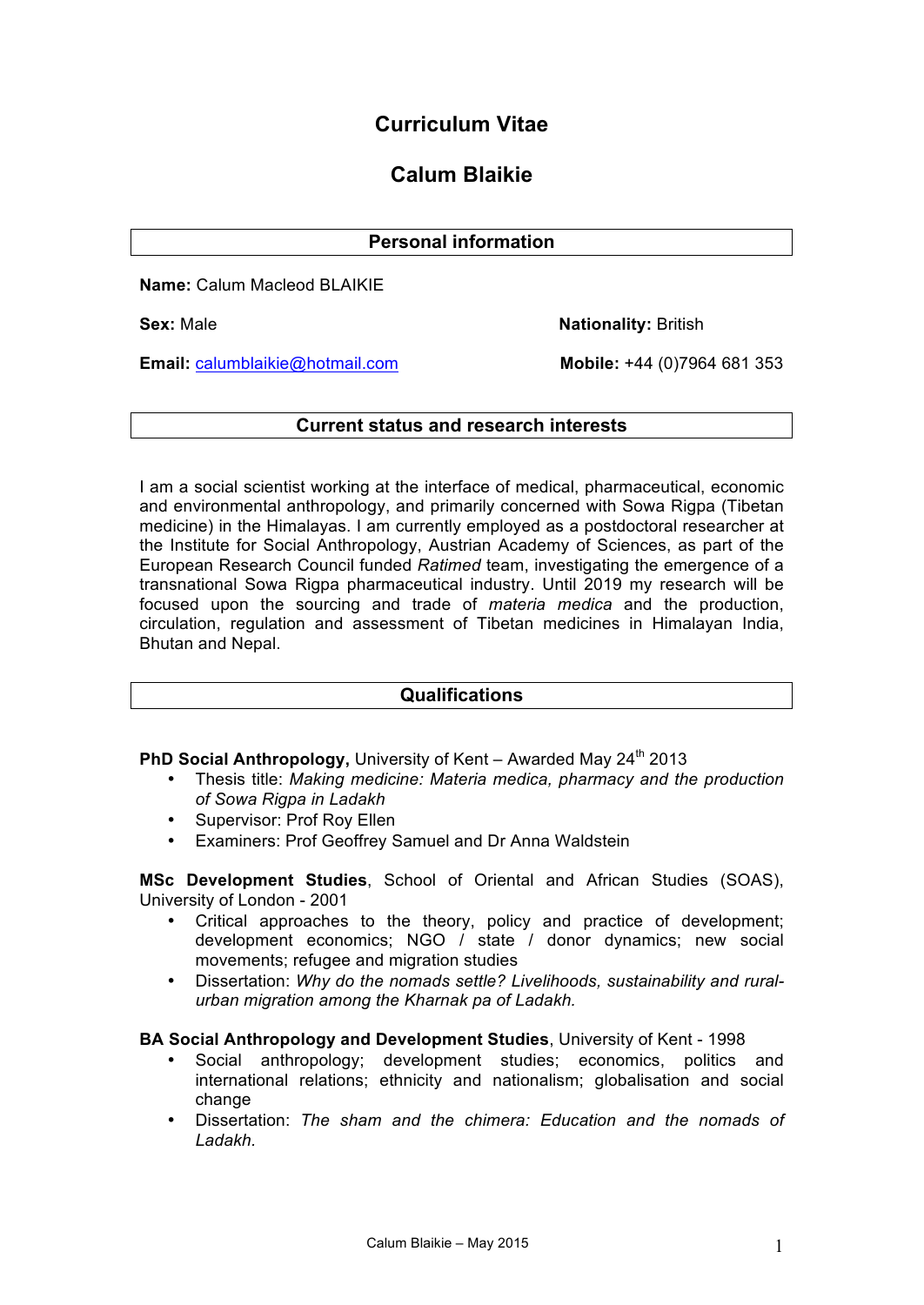#### **Publications**

#### **Peer-reviewed articles**

Blaikie, C., Craig, S., Hofer, T. and Gerke, B. (2015). 'Co-Producing Efficacious Medicines: Collaborative Ethnography with Tibetan Medicine Practitioners in Kathmandu, Nepal', *Current Anthropology* 56 (2). DOI: 10.1086/680464.

Blaikie, C. (2015). 'Wish-fulfilling jewel pills: Tibetan medicines from exclusivity to ubiquity', *Anthropology & Medicine* 22 (1): 7-22.

Pordié, L. and Blaikie, C. (2014). 'Knowledge and skills in motion: Layers of Tibetan medical education in India', *Culture, Medicine and Psychiatry* 38(3): 340-368.

Blaikie, C. (2013). 'Currents of tradition in Sowa Rigpa pharmacy', *East Asian Science, Technology and Society* 7:425-451.

Blaikie, C. (2011). 'Critically Endangered? Medicinal Plant Cultivation and the Reconfiguration of Sowa Rigpa in Ladakh', *Asian Medicine* 5: 243-272*.*

## **Book chapters**

Blaikie, C. (2015). 'Absence, abundance and excess: Substances and Sowa Rigpa in Ladakh since the 1960s', in Attewell, G. and Deb Roy, R. *Locating the Medical*, New Delhi: Oxford University Press (in press).

Blaikie, C. (2015). 'Where there is no *amchi:* Tibetan medicine and rural-urban migration amongst nomadic pastoralists', in Pordié, L. (ed.) *Healing at the Periphery: Ethnographies of Tibetan Medicine in India*, Durham: Duke University Press, (in press).

#### **Book Reviews**

Blaikie, C. (2015). Review of '*Living Between Juniper and Palm: Nature, Culture and Power in the Himalayas*' by Ben Campbell, *Social Anthropology* (in press).

Blaikie, C. (2013). Review of '*Healing Elements: Efficacy and the Social Ecologies of Tibetan Medicine'* by Sienna Craig*, Himalaya* XXXII (2).

#### **Events organised**

Sienna Craig, Barbara Gerke, Theresia Hofer and I co-organised an international workshop entitled 'Producing Efficacious Medicine: Quality, Potency, Lineage, and Critically Endangered Knowledge' in the winter of 2011. The first of its kind, this event gathered 40 Sowa Rigpa practitioners from Nepal, China (Tibet) and India to focus on the knowledge and practice of small-scale pharmacy. Kathmandu, Nepal, 5-12 December. See: Blaikie, C., Craig, S., Hofer, T. and Gerke, B. (2015); and www.youtube.com/watch?v=6nzpofRuePE

Over the last 15 years I have also been involved in organising numerous workshops, conferences and panels concerning Sowa Rigpa and other medical traditions in India, Cambodia and France.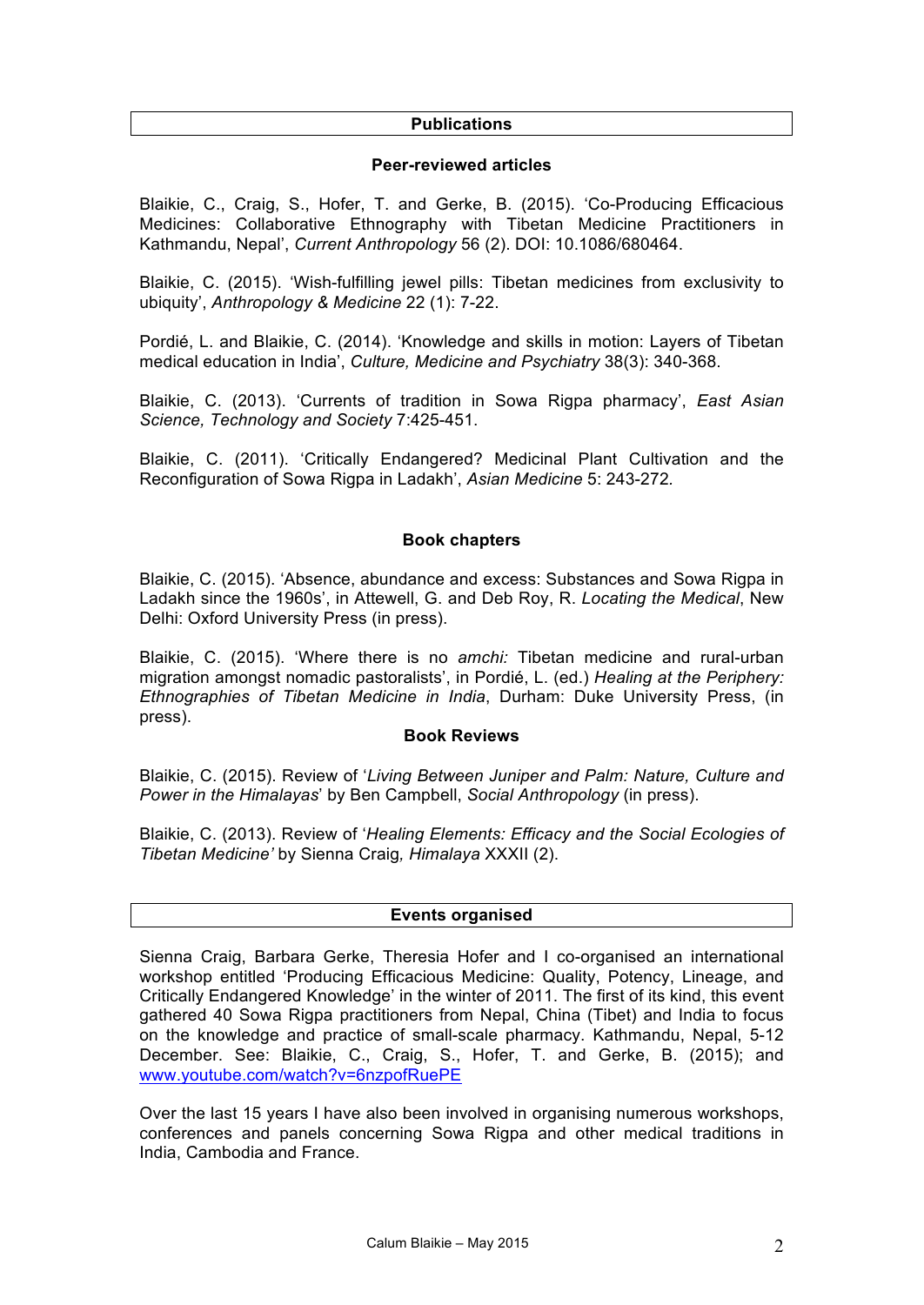#### **Conferences, Lectures and Workshop presentations**

Blaikie, C. (2015). 'The Tibetan medicine industry in India: Emergence, pathways and obstacles', Guest Lecture at Azim Premji University, Bengaluru (India), 23 April.

Blaikie, C. (2013). 'Samphel Norbu: Tibetan jewel pills from palace to metropolis', paper presented at the  $5<sup>th</sup>$  International Conference of the Pharmaceutical Life Cycle, University of Amsterdam, 2-4 December.

Blaikie, C. (2012). 'Non-standard operating procedures: Variability and the Tibetan pharmaceutical industry in India', Guest Lecture at the Ecole des Hautes Etudes en Sciences Sociales, Paris, 10 December.

Blaikie, C. (2012). 'Mainstreaming traditional medicine in India: Challenges to biocultural diversity and the road ahead', paper presented at the 13th Congress of the International Society of Ethnobiology, Montpellier, 20-25 May.

Blaikie, C. (2012). 'Continuity, variability and transformation in Sowa Rigpa pharmacy', paper presented at the Pharmasud Workshop 'Innovating from the South: Production, invention and appropriation of pharmaceutical knowledge in Brazil and India', University of Rio de Janeiro, 5-7 March.

Blaikie, C. (2011). 'Continuity and change in Tibetan medicine production', paper presented at the 'International Workshop on Issues in the Contemporary Anthropology of Tibetan Medicine', Cardiff University, 21-22 January.

Blaikie, C. (2011). 'Compounding Tibetan Medicine in India: Recipes for the postrecognition era', Pharmasud Workshop #3, CERMES, Paris, 26 April.

Blaikie, C. (2010). 'Potency in motion: Tibetan medicine production in pre-regulation Ladakh', Pharmasud Workshop #1, CERMES-IFP, Pondicherry, 9-10 February.

Blaikie, C., (2009). 'Critically Endangered? Himalayan Medicinal Plant Conservation and Diversity in Medical Cultures', paper presented at the 'International Congress on Traditional Asian Medicine VII' (IASTAM), Thimphu, 7-11 September.

Blaikie, C., (2008). 'To buy or not to buy? Ambivalence and the commodification of Tibetan medicine', International Colloquium 'Faults and Flaws: Therapeutic Practices against the Norm in South Asia', Pondicherry, 7-9 March.

Blaikie, C. (2006). 'Training *amchi* in Ladakh', paper presented at the International Congress 'The West and Tibetan Medicine', Conservatoire des Savoirs Médicaux Traditionnels et Populaires, Genève, 27 – 29 January.

Blaikie, C. (2004). 'Reflections on healing and social harmony', paper presented at the International Workshop 'Health and Social Harmony: Exploring the relationships between healing systems and society in Ladakh', Leh, 25 - 29 October.

Blaikie, C. (2004). "Challenges of reintroducing Tibetan medicine in a Himalayan nomadic pastoralist community', paper presented at the International Workshop 'Mirrored views on healing systems in India: Merging Policies, Politics and Practices', French Institute of Pondicherry, Pondicherry, 19 - 20 April.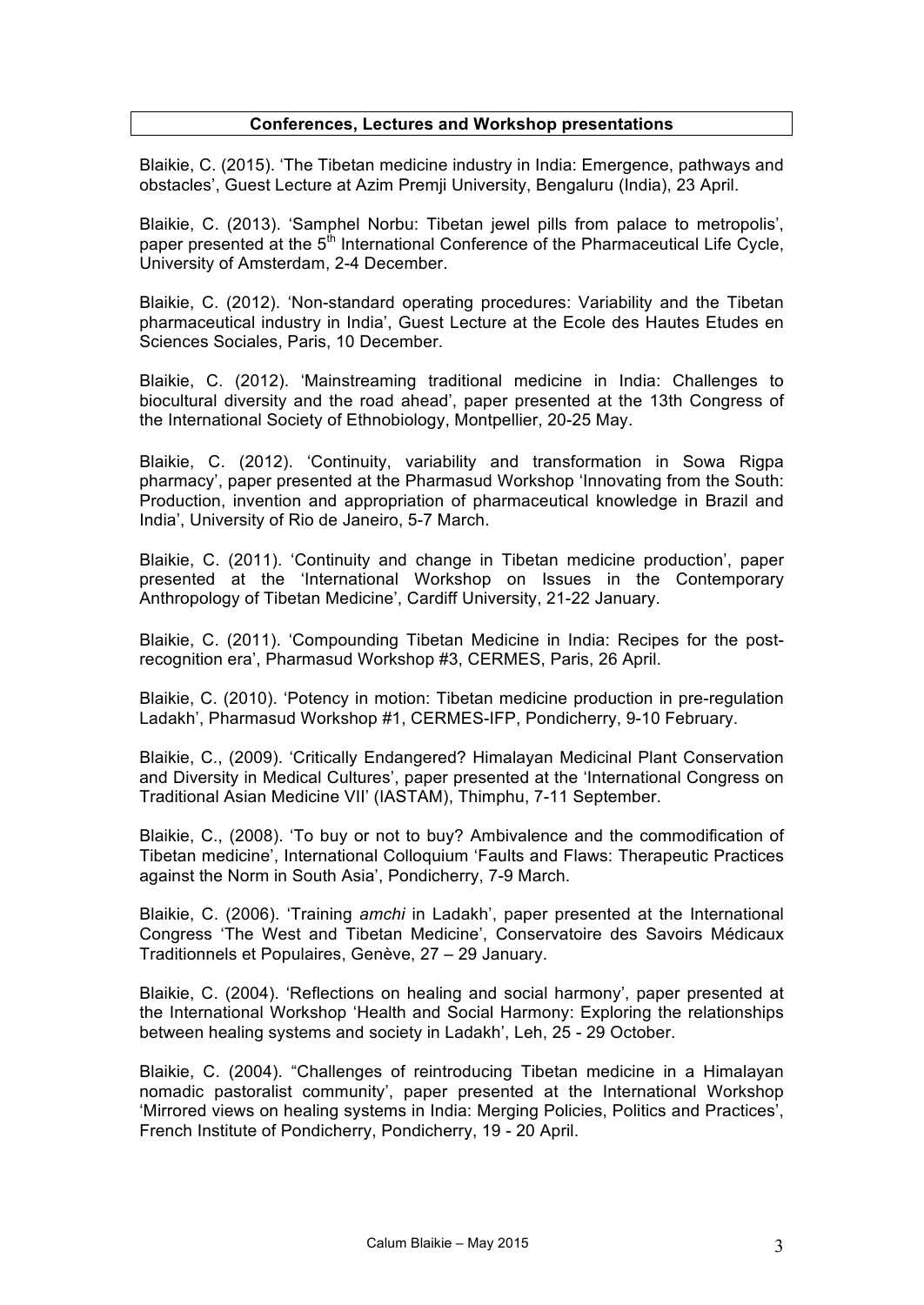## **Fellowships and Professional Posts**

**2014 – 2019: Senior Postdoctoral Researcher,** Institute for Social Anthropology at the Austrian Academy of Sciences. European Research Council project [336932] *Reassembling Tibetan Medicine: The formation of a transnational Sowa Rigpa industry in contemporary India, China, Mongolia and Bhutan (Ratimed).* 

- The project examines the emergence and development of a Sowa Rigpa pharmaceutical industry within and between four Asian nations
- My work will be based primarily in Bhutan and Himalayan India

**2011 – 2012: Research Fellowship,** Pharmasud Project (CERMES3 / EHESS / CNRS / INSERM / Université Paris Descartes / French Institute of Pondicherry), funded by the Agence Nationale de la Recherche (France).

Research focused on the contemporary transformation of Tibetan pharmacy in India: 4 months fieldwork, 2 publication and 1 in press.

## **2008 – 2009: Teaching Assistant, Dept. of Anthropology, University of Kent**

- Seminar leader for the undergraduate course 'Introduction to Social Anthropology'
- Weekly seminar organisation, coursework facilitation and examination

## **2002 – 2005**: **Programme Director, Nomad Recherche et Soutien International, Toulouse, France**

Nomad RSI is an international NGO specialised in research and action relating to health traditions and the environment (www.nomadrsi.org). Over the period of my directorship the organisation formalised and professionalised its structure, improved its operations and outputs, enhanced its reputation and grew in size. My main responsibilities included:

- Strategic planning / programme development (France, India, Cambodia and Senegal)
- Project design, coordination and monitoring
- Fundraising and donor liaison
- Personnel (recruitment, management of 30 staff)
- Public relations (media, conferences, membership)
- Facilitation of more than 20 research projects in social and natural sciences

#### **2001- 2002: Project Advisor, Nomad RSI, Mondulkiri province, Cambodia**

- Advisor to the Country Coordinator on strategy development and project design
- Preparation of successful grant application for 'Pilot Village Health Worker Project' (2002 – 2005)

#### **2001: Intern, Nomad RSI, Ladakh, India**

- Assisting the local team on programme development, project design and monitoring
- Implementation of Lingshed Amchi Health Centre
- Research, seminar and workshop facilitation (including organisation of the first ever workshop for Ladakhi doctors of Tibetan medicine on HIV/AIDS)